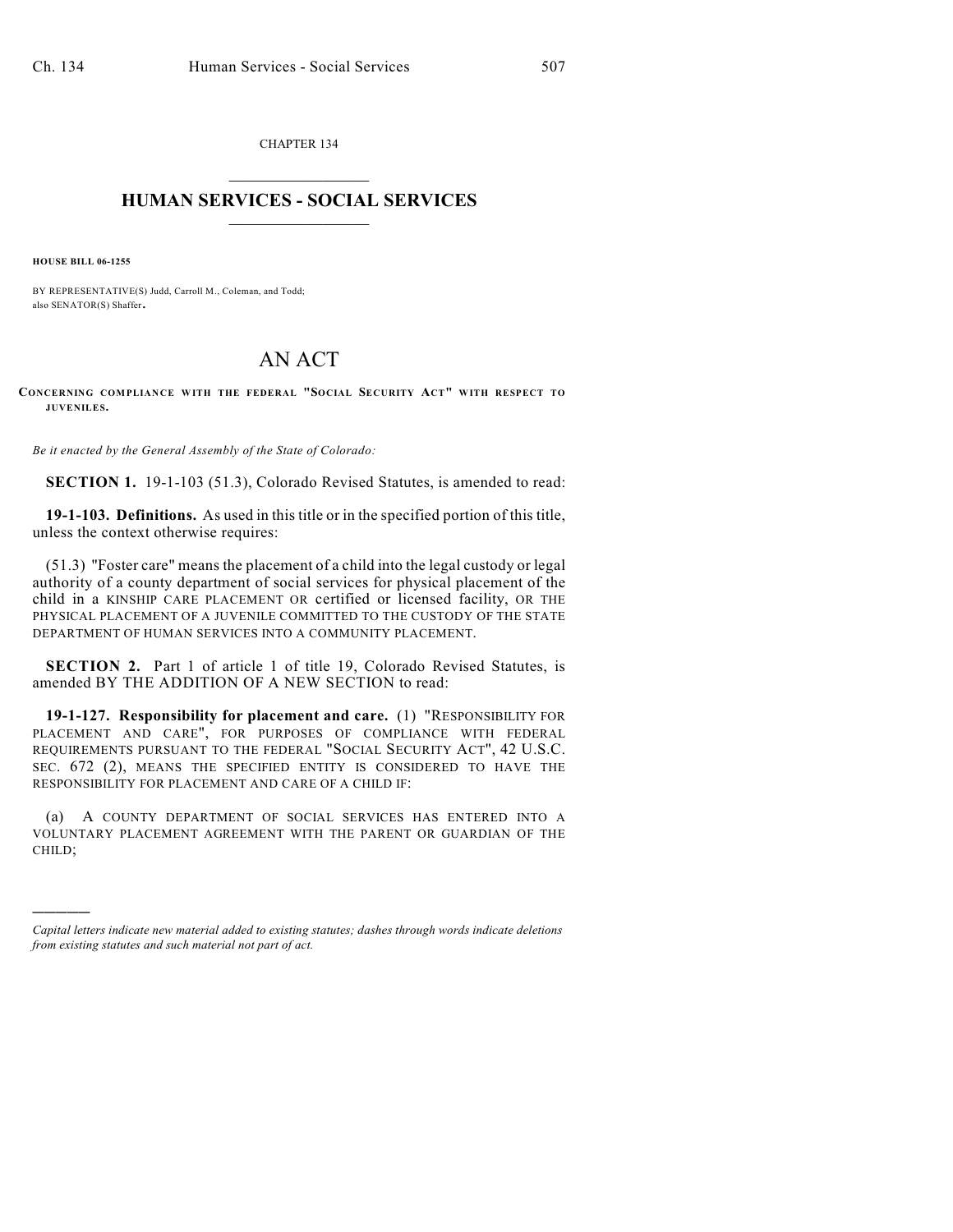(b) A COURT, AS A RESULT OF A PETITION FOR REVIEW OF NEED OF PLACEMENT, HAS DETERMINED THAT A COUNTY DEPARTMENT OF SOCIAL SERVICES SHALL HAVE CONTINUING PLACEMENT AND CARE RESPONSIBILITY OF THE CHILD WHO ENTERED CARE PURSUANT TO A VOLUNTARY PLACEMENT;

(c) A COURT HAS AWARDED LEGAL CUSTODY OF THE CHILD TO A COUNTY DEPARTMENT OF SOCIAL SERVICES, OR HAS COMMITTED THE CHILD TO THE CUSTODY OF THE STATE DEPARTMENT OF HUMAN SERVICES; OR

(d) AN AGENCY, SUCH AS A TRIBAL AGENCY, WITH WHICH THE STATE DEPARTMENT OF HUMAN SERVICES HAS A CONTRACT PURSUANT TO THE FEDERAL "SOCIAL SECURITY ACT", HAS PLACEMENT AND CARE RESPONSIBILITY OF THE CHILD PURSUANT TO A VOLUNTARY PLACEMENT AGREEMENT OR A COURT ORDER AWARDING CUSTODY OF THE CHILD TO THE AGENCY.

**SECTION 3.** 19-2-906.5 (1) and (3) (a), Colorado Revised Statutes, are amended to read:

**19-2-906.5. Orders - community placement - reasonable efforts required**  reviews. (1) If the court sentences ORDERS LEGAL CUSTODY OF a juvenile to a community placement COUNTY DEPARTMENT OF SOCIAL SERVICES pursuant to the provisions of this article, said order shall contain specific findings as follows:

(a) Whether placement of the juvenile out of the home would be in the juvenile's and the community's best interests; AND

(b) Whether reasonable efforts have been made to prevent or eliminate the need for removal of the juvenile from the home, whether it is reasonable that such efforts not be provided due to the existence of ARE NOT MADE BECAUSE an emergency situation EXISTS that requires the immediate removal of the juvenile from the home, or whether such efforts ARE not be required due to the BECAUSE OF circumstances described in section 19-1-115 (7). and

(c) Whether procedural safeguards to preserve parental rights have been applied in connection with the removal of the juvenile from the home, any change in the juvenile's community placement, or any determination affecting parental visitation.

(3) (a) If the juvenile is IN THE LEGAL CUSTODY OF A COUNTY DEPARTMENT OF SOCIAL SERVICES AND IS placed in a community placement for a period of twelve months or longer, the DISTRICT court, ANOTHER COURT OF COMPETENT JURISDICTION, OR AN ADMINISTRATIVE BODY APPOINTED OR APPROVED BY THE COURT THAT IS NOT UNDER THE SUPERVISION OF THE DEPARTMENT shall conduct a permanency hearing to review the order of community placement within said twelve months and every twelve months thereafter for as long as the juvenile remains under an order of IN community placement. or, if there is no objection by any party to the action, after notice to the juvenile, the juvenile's parents or guardian, any service providers working with the juvenile, the juvenile's guardian ad litem, if one has been appointed, and all attorneys of record, the court may require the department of human services to conduct a permanency review. At the permanency review HEARING, the entity conducting the review HEARING shall make THE FOLLOWING determinations: as to the following: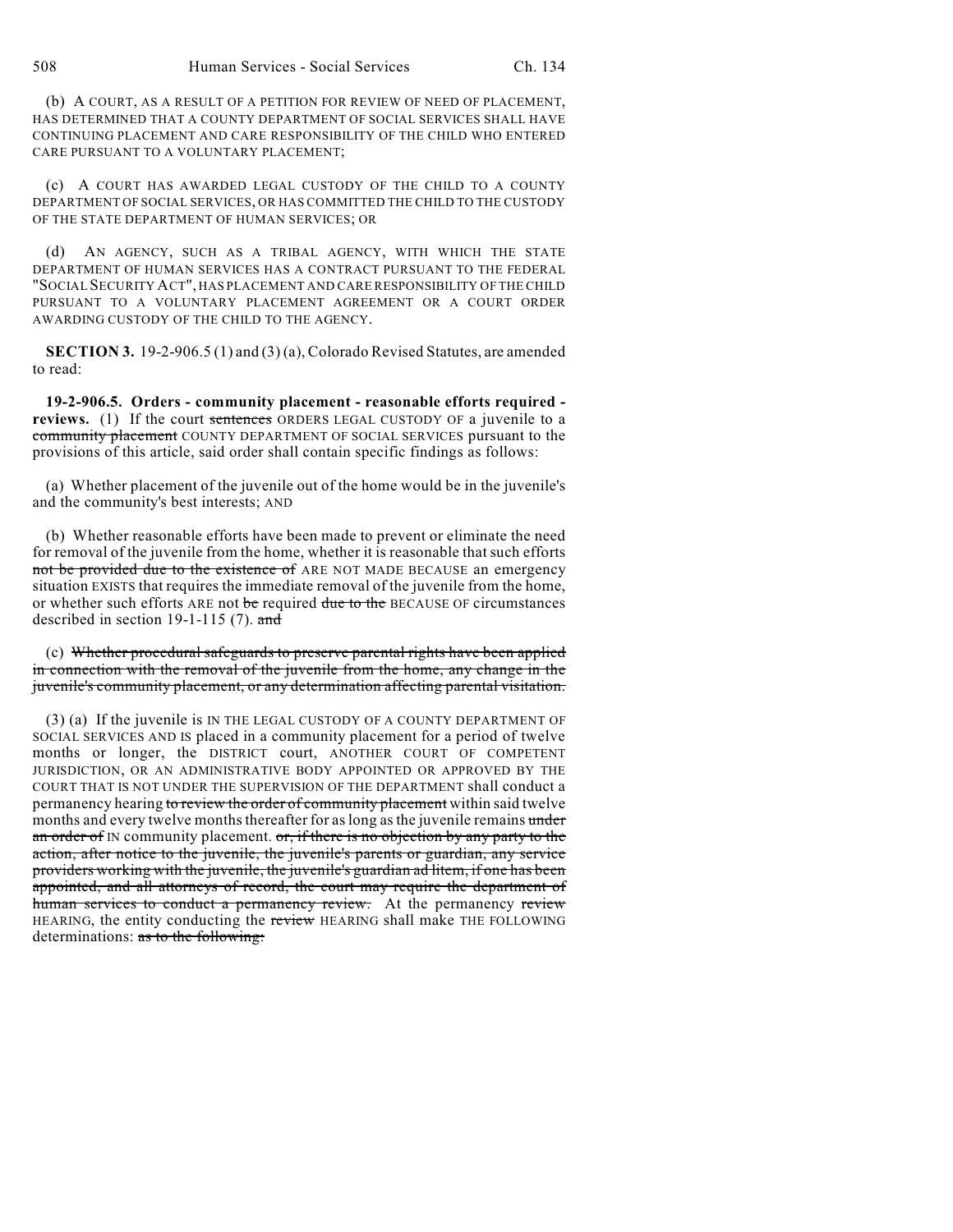(I) Whether continued community placement is in the best interests of the juvenile and the community;

(II) Whether the juvenile's safety is protected in the community placement;

(III) Whether reasonable efforts have been made to finalize the juvenile's permanency plan that is in effect at that time;

(IV) Whether continued community placement is necessary and appropriate;

(V) Whether there has been compliance with the juvenile's case plan;

(VI) Whether progress has been made toward alleviating or mitigating the causes that necessitated the community placement; and

(VII) Whether there is a date projected by which the juvenile will be returned and safely maintained in his or her home, placed for legal guardianship, or placed in a planned permanent living arrangement; AND

(VIII) WHETHER PROCEDURAL SAFEGUARDS TO PRESERVE PARENTAL RIGHTS HAVE BEEN APPLIED IN CONNECTION WITH THE REMOVAL OF THE JUVENILE FROM THE HOME, ANY CHANGE IN THE JUVENILE'S COMMUNITY PLACEMENT, OR ANY DETERMINATION AFFECTING PARENTAL VISITATION.

**SECTION 4.** 19-2-921 (5), Colorado Revised Statutes, is amended, and the said 19-2-921 is further amended BY THE ADDITION OF A NEW SUBSECTION, to read:

**19-2-921. Commitment to department of human services.** (1.5) (a) WHEN A COURT COMMITS A JUVENILE TO THE STATE DEPARTMENT OF HUMAN SERVICES PURSUANT TO THE PROVISIONS OF THIS ARTICLE, THE COURT SHALL MAKE THE FOLLOWING SPECIFIC DETERMINATIONS:

(I) WHETHER PLACEMENT OF THE JUVENILE OUTSIDE THE HOME WOULD BE IN THE JUVENILE'S AND COMMUNITY'S BEST INTEREST; AND

(II) WHETHER REASONABLE EFFORTS HAVE BEEN MADE TO PREVENT OR ELIMINATE THE NEED FOR REMOVAL OF THE JUVENILE FROM THE HOME; WHETHER IT IS REASONABLE THAT SUCH EFFORTS ARE NOT MADE BECAUSE AN EMERGENCY SITUATION EXISTS THAT REQUIRES THE IMMEDIATE REMOVAL OF THE JUVENILE FROM THE HOME; OR WHETHER SUCH EFFORTS ARE NOT REQUIRED BECAUSE OF CIRCUMSTANCES DESCRIBED IN SECTION 19-1-115 (7).

(b) IF A JUVENILE IS MAKING A TRANSITION FROM THE LEGAL CUSTODY OF A COUNTY DEPARTMENT OF SOCIAL SERVICES TO COMMITMENT WITH THE STATE DEPARTMENT OF HUMAN SERVICES, THE COURT SHALL CONDUCT A PERMANENCY HEARING IN COMBINATION WITH THE SENTENCING HEARING. THE COURT SHALL CONSIDER MULTIDISCIPLINARY RECOMMENDATIONS FOR SENTENCING AND PERMANENCY PLANNING. IN CONDUCTING SUCH A PERMANENCY HEARING, THE COURT SHALL MAKE DETERMINATIONS PURSUANT TO SECTION 19-2-906.5 (3) (a).